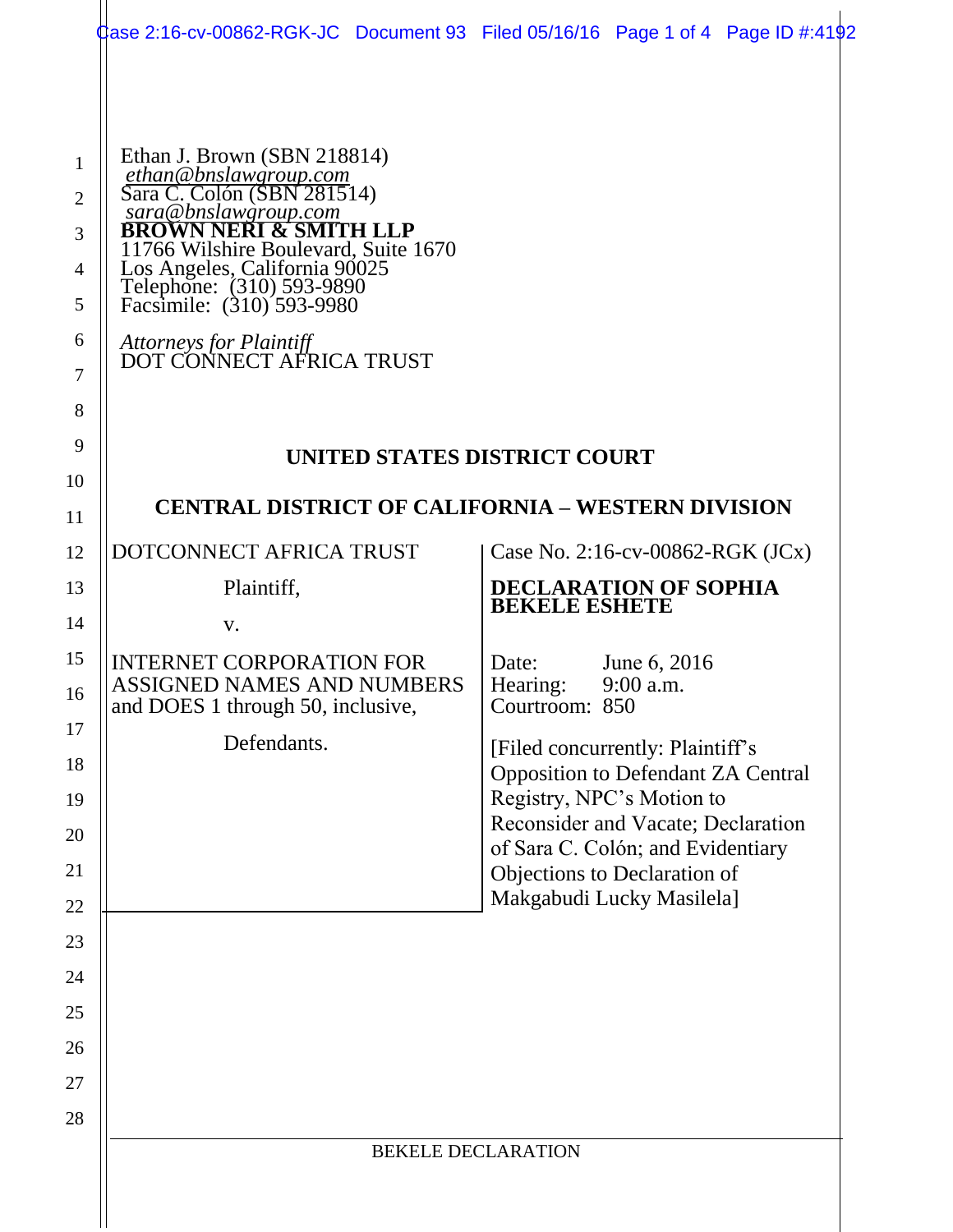## **DECLARATION OF SOPHIA BEKELE ESHETE**

I Sophia Bekele Eshete hereby declare as follows:

1

2

3

9

10

11

12

13

14

15

16

17

1. I am the founder and executive director of DotConnectAfrica Trust 4 ("DCA") and I coordinated DCA's application for the .Africa generic Top-level  $5 \parallel$ Domain ("gTLD"). The matters referred to in this declaration are based upon my  $\frac{6}{9}$  personal knowledge, and if called as a witness, I could and would testify  $7$  competently thereto.

<sup>8</sup> 2. DCA planned to execute its mission of providing a continental Internet domain name to provide access to internet services for the people of Afric by acting as the registry for the .Africa gTLD.

3. DCA does not act as the registry for any gTLDs and has not applied to act as the registry for any other gTLD.

4. If .Africa is delegated to ZACR before this case is resolved, DCA's mission will be seriously frustrated and funders will likely pull their support due to the uncertainty involved in the re-delegation process.

5. If .Africa is delegated to ZACR before this case is resolved DCA will  $_{18}$  ||likely be forced to stop operating due to a lack of funding.

19 || 6. I have searched for examples of gTLDs being re-delegated but have  $_{20}$  | been unable to find any.

21 | 7. Based on my understanding of ICANN's rules and the requirements of 22  $\parallel$  a registry, if .Africa were re-delegated from ZACR to DCA, third party registrar 23 Contracts would have to be unwound. Third parties with whom ZACR contracted 24 | to provide domain names under the .Africa gTLD would have to transition <sup>25</sup> | technically and contractually to  $DCA - a$  process that would be costly and  $26$  || burdensome for all such that re-delegation is simply not viable here. Further,  $27$  ZACR plans to charge more to registrars than DCA, which will create more  $\frac{28}{\text{complications}}$  in the re-delegation process.

## BEKELE DECLARATION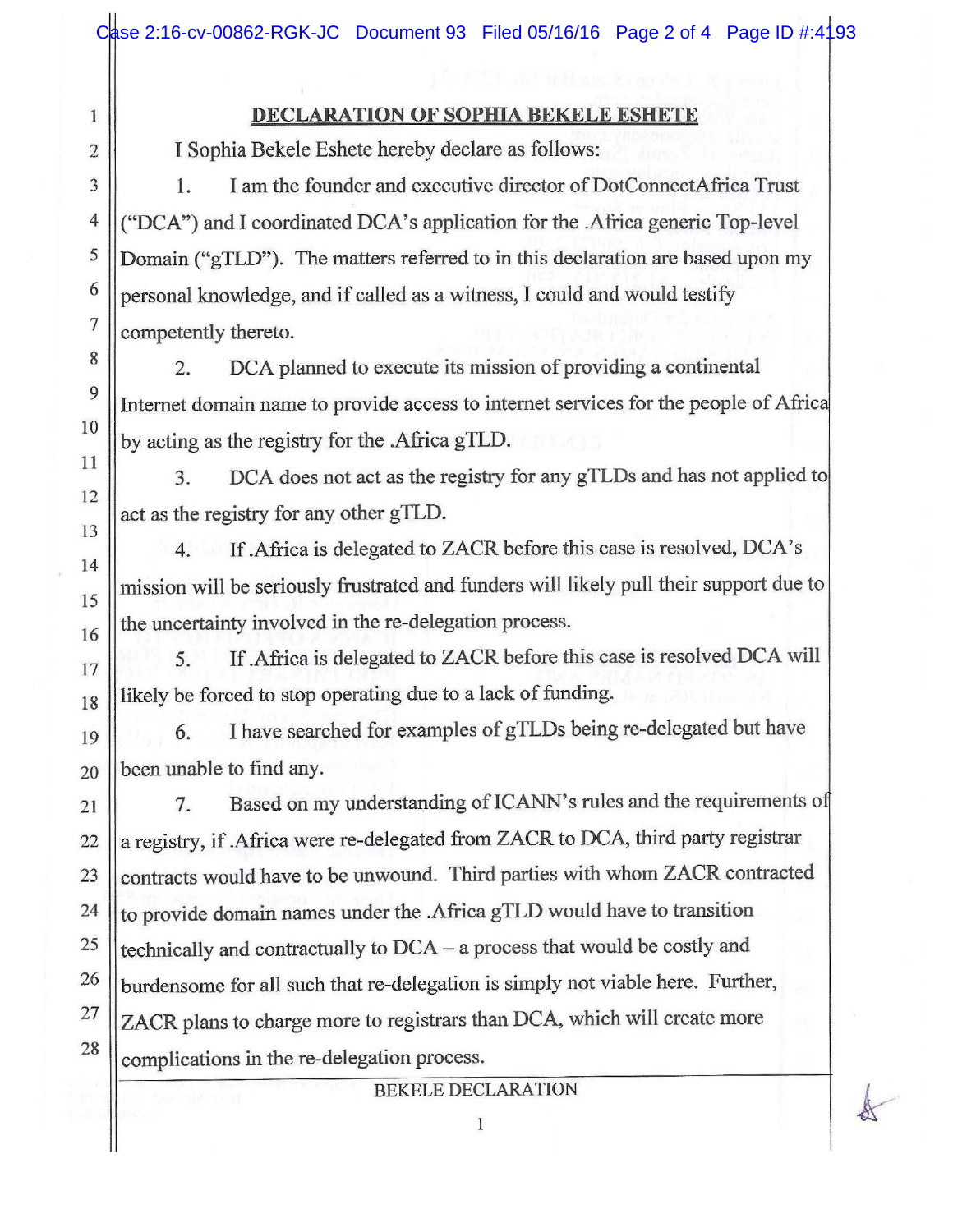| TOOL DIE WOULD A<br><b>INVESTOR OF VIEWS FOR EX INVESTIGATION</b>                 |
|-----------------------------------------------------------------------------------|
| As far as I am aware, ICANN never informed DCA that the 17<br>8.                  |
| early warnings constituted an objection pursuant to Guidebook Section 2.2.1.4.2.  |
| 11 May 18 to your stand agent from someone                                        |
| I declare under penalty of perjury under the laws of the United States of America |
| that the foregoing is true and correct. Executed on May 16, 2016 at Walnut Creek, |
| California.                                                                       |
|                                                                                   |
|                                                                                   |
| Sophia Bekele Eshete                                                              |
| <b>Christian B</b>                                                                |
|                                                                                   |
| 4825-7910-0721, v. 1                                                              |
|                                                                                   |
|                                                                                   |
|                                                                                   |
|                                                                                   |
| <b>STATE</b><br>ill pipe<br><b>CARD COMMANDERS</b>                                |
| an Fig.<br><b>CONTRACTOR</b>                                                      |
| a material                                                                        |
| and the Pilli                                                                     |
|                                                                                   |
|                                                                                   |
|                                                                                   |
|                                                                                   |
|                                                                                   |
|                                                                                   |
|                                                                                   |
|                                                                                   |
| <b>BEKELE DECLARATION</b>                                                         |